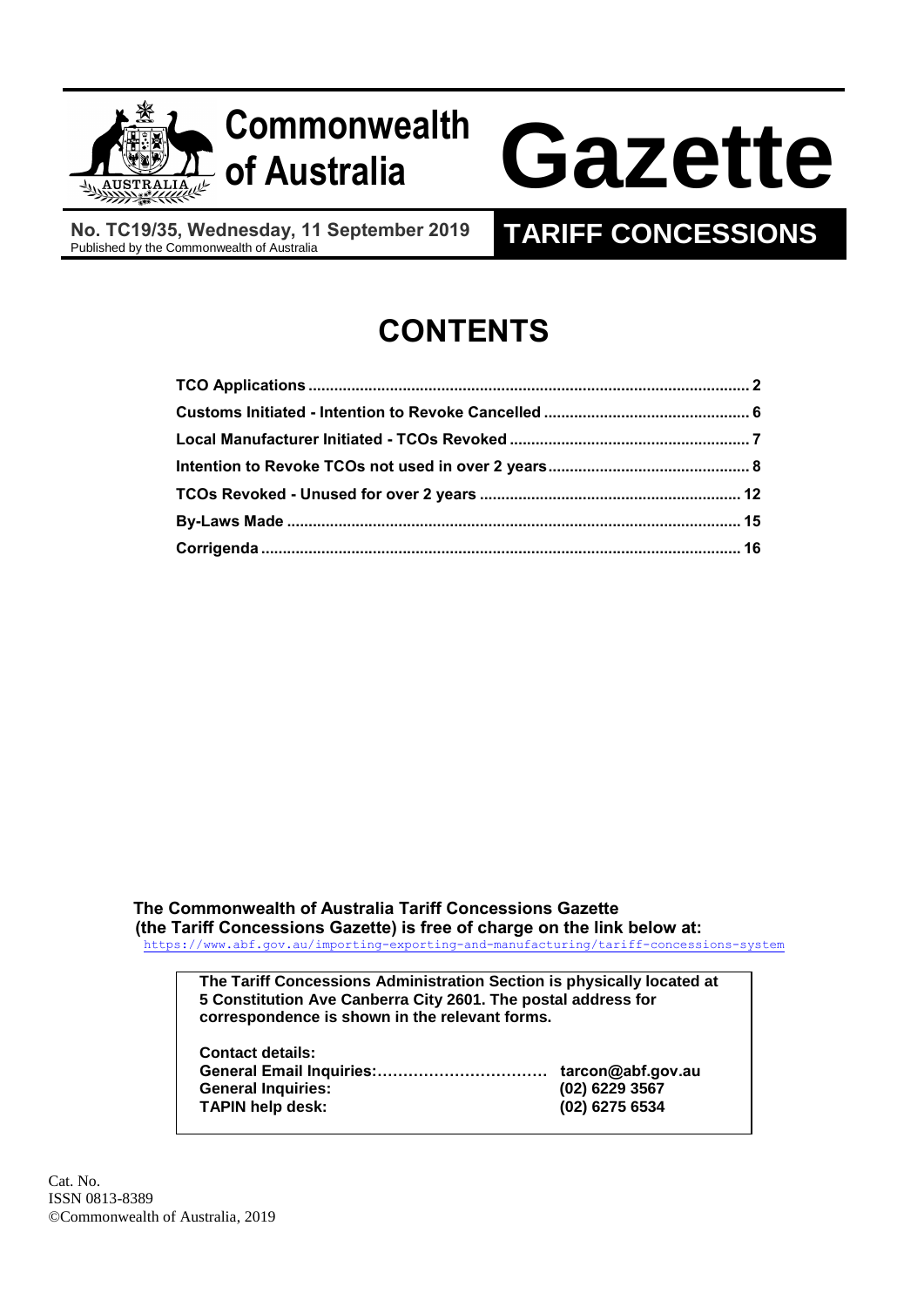#### <span id="page-1-0"></span>**CUSTOMS ACT 1901 - NOTICE PURSUANT TO SECTION 269K(1) - APPLICATIONS MADE FOR TARIFF CONCESSION ORDERS**

Applications have been lodged for Tariff Concession Orders for the goods described in the following TABLE.

Australian manufacturers who wish to contest the granting of a Tariff Concession Order for the goods described are invited to lodge a submission in writing in an approved form. Submissions must be lodged within 50 days of the date of publication of this Notice.

The operative date (Op.) and TC reference number follow the description of goods.

To assist local manufacturers, the use(s) to which the goods can be put follow the description of goods.

Objections to the making of TCO submission forms are available at

<https://www.abf.gov.au/importing-exporting-and-manufacturing/tariff-concessions-system/tariff-concession-order>

Contact: Email [tarcon@abf.gov.au](mailto:tarcon@abf.gov.au)

|            | Description of Goods including the<br>Customs Tariff Classification                                                                                                                                                                                                                              |                 | Schedule 4 Item Number<br>General Duty Rate |
|------------|--------------------------------------------------------------------------------------------------------------------------------------------------------------------------------------------------------------------------------------------------------------------------------------------------|-----------------|---------------------------------------------|
| 3808.61.90 | CATTLE EAR TAGS, plastic, insecticidal, having a basis of<br>piperonyl butoxide AND beta-cyfluthrin<br>Op. 26.08.19                                                                                                                                                                              | $-$ TC 19262611 | 50                                          |
|            | Stated Use:<br>Control of flies on beef and dairy cattle                                                                                                                                                                                                                                         |                 |                                             |
|            | Applicant: BAYER AUSTRALIA LTD                                                                                                                                                                                                                                                                   |                 | 5%                                          |
| 3916.90.00 | BOARDS, plastic, having ALL of the following:<br>(a) thickness NOT less than 35 mm and NOT greater than 60 mm;<br>(b) width NOT less than 900 mm and NOT greater than 1 430 mm;<br>(c) length NOT less than 1 100 mm and NOT greater than 1 305 mm<br>with OR without microfibre<br>Op. 20.08.19 | $-$ TC 19258945 | 50                                          |
|            | Stated Use:<br>In the manufacture of concrete blocks                                                                                                                                                                                                                                             |                 |                                             |
|            | Applicant: BLISS & REELS PTY LTD                                                                                                                                                                                                                                                                 |                 | 5%                                          |
| 8419.89.90 | FREEZE AND THAW MACHINES, programmable logic controlled,<br>including ALL of the following:<br>(a) freeze AND/OR thaw chamber;<br>(b) shelf system;<br>(c) spacers;<br>(d) heat transfer system;<br>(e) refrigeration system;<br>(f) visualisation system<br>Op. 27.08.19                        | $-$ TC 19264536 | 50                                          |
|            | Stated Use:                                                                                                                                                                                                                                                                                      |                 |                                             |
|            | Control freezing and thawing of biopharmaceutical liquids                                                                                                                                                                                                                                        |                 |                                             |
|            | Applicant: CSL BEHRING (AUSTRALIA) PTY LTD                                                                                                                                                                                                                                                       |                 | 5%                                          |
| 8424.89.90 | SPRAYERS, PARTICLE BOARD BRUSHING MACHINE<br>Op. 30.08.19                                                                                                                                                                                                                                        | $-$ TC 19266853 | 50                                          |
|            | Stated Use:<br>For cleaning particle board panels during manufacture                                                                                                                                                                                                                             |                 |                                             |
|            | Applicant: BORG MANUFACTURING PTY LTD                                                                                                                                                                                                                                                            |                 |                                             |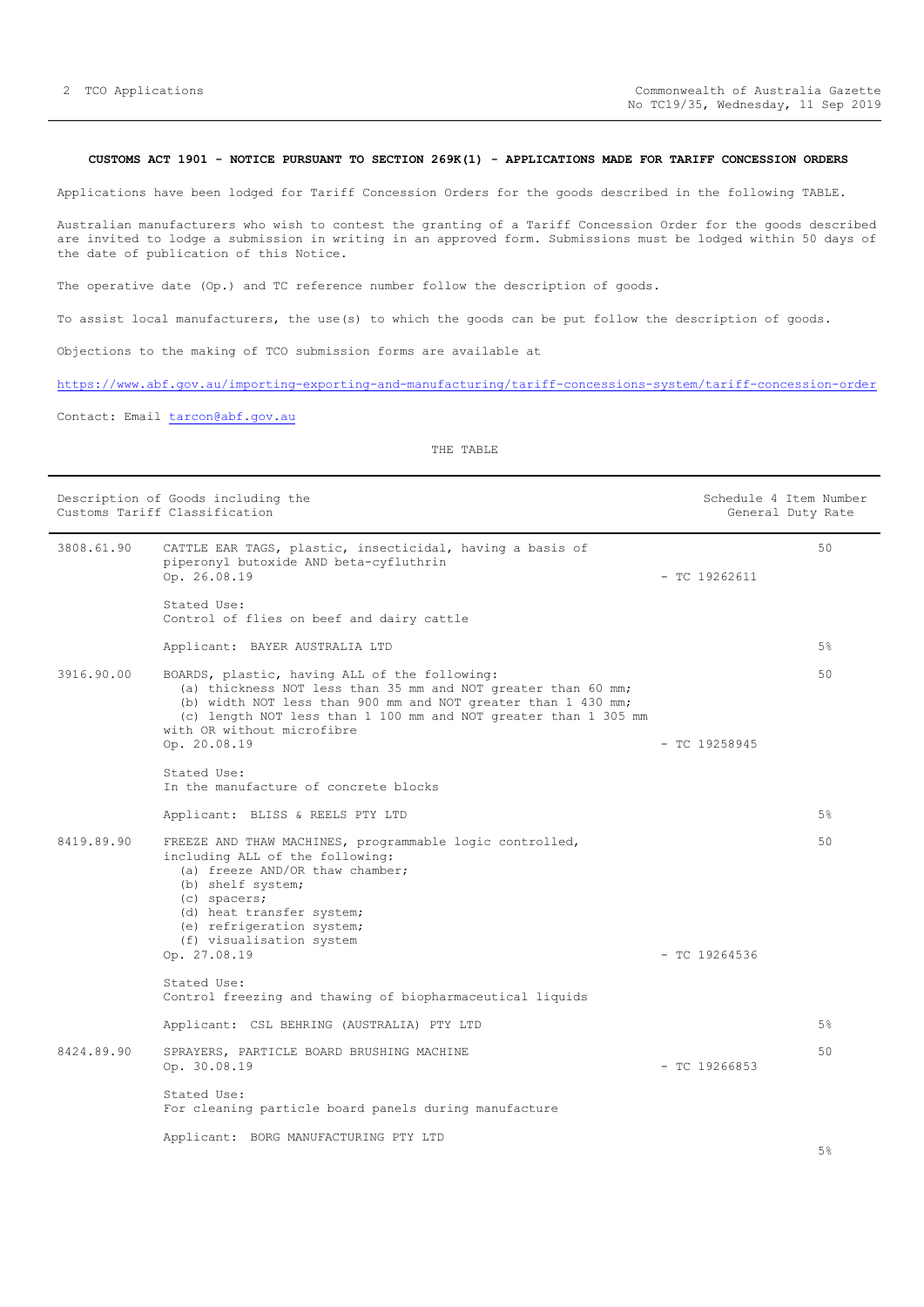|            | Description of Goods including the<br>Customs Tariff Classification                                                                                                                                                                                                                                                                                                                                                                                                                                                                                                                                                                                                                                                                                                                                                                                                                                                                                                                                                                                                                                                                                                       |                 | Schedule 4 Item Number<br>General Duty Rate |
|------------|---------------------------------------------------------------------------------------------------------------------------------------------------------------------------------------------------------------------------------------------------------------------------------------------------------------------------------------------------------------------------------------------------------------------------------------------------------------------------------------------------------------------------------------------------------------------------------------------------------------------------------------------------------------------------------------------------------------------------------------------------------------------------------------------------------------------------------------------------------------------------------------------------------------------------------------------------------------------------------------------------------------------------------------------------------------------------------------------------------------------------------------------------------------------------|-----------------|---------------------------------------------|
| 8428.33.00 | BELT CONVEYORS, modular, having BOTH of the following:<br>(a) driving units;<br>(b) tensioning units;<br>with OR without ANY of the following:<br>(i) quards AND/OR skirt plates AND/OR covers;<br>(ii) trippers AND/OR stackers AND/OR discharge chutes;<br>(iii) rotation monitors;<br>(iv) belt alignment detectors;<br>(v) emergency stop control;<br>(vi) vertical counterweight;<br>(vii) scrapers<br>Op. 23.08.19                                                                                                                                                                                                                                                                                                                                                                                                                                                                                                                                                                                                                                                                                                                                                  | $-$ TC 19262605 | 50                                          |
|            | Stated Use:<br>Conveyance or stock piling of mineral rock                                                                                                                                                                                                                                                                                                                                                                                                                                                                                                                                                                                                                                                                                                                                                                                                                                                                                                                                                                                                                                                                                                                 |                 |                                             |
|            | Applicant: TEREX AUSTRALIA PTY LTD                                                                                                                                                                                                                                                                                                                                                                                                                                                                                                                                                                                                                                                                                                                                                                                                                                                                                                                                                                                                                                                                                                                                        |                 | 5 <sup>°</sup>                              |
| 8428.90.00 | DUMPERS, motorised, pedestrian operated, having a load capacity<br>NOT greater than 1 000 kg, with OR without scissor lift<br>Op. 28.08.19<br>Stated Use:                                                                                                                                                                                                                                                                                                                                                                                                                                                                                                                                                                                                                                                                                                                                                                                                                                                                                                                                                                                                                 | $-$ TC 19265499 | 50                                          |
|            | Electrical or petrol powered walk-behind dumpers                                                                                                                                                                                                                                                                                                                                                                                                                                                                                                                                                                                                                                                                                                                                                                                                                                                                                                                                                                                                                                                                                                                          |                 |                                             |
|            | Applicant: BROKK AUSTRALIA PTY LTD                                                                                                                                                                                                                                                                                                                                                                                                                                                                                                                                                                                                                                                                                                                                                                                                                                                                                                                                                                                                                                                                                                                                        |                 | 5 <sup>°</sup>                              |
| 8431.39.00 | PARTS, MOBILE ELEVATING WORK PLATFORMS, being ANY of the<br>following:<br>(a) platform decks AND/OR platform extension decks;<br>(b) platform rails AND/OR platform extension rails;<br>(c) platform supports;<br>(d) platform gates;<br>(e) wheels with OR without tyres;<br>(f) rotators with OR without bearings;<br>$(g)$ jibs;<br>(h) track units;<br>(i) track tensioners;<br>$(i)$ boom tubes;<br>$(k)$ axles;<br>(1) outriggers;<br>(m) brakes;<br>(n) yokes with OR without bearings;<br>(o) cable track trays AND/OR covers AND/OR tubes AND/OR<br>channels;<br>(p) platform mesh panels;<br>(q) platform leveling units with OR without bearings;<br>(r) bogeys AND/OR split bogeys;<br>(s) battery boxes;<br>(t) battery box covers;<br>(u) hydraulic tanks;<br>(v) compression links AND/OR arms AND/OR members;<br>(w) suspension rod ends;<br>(x) outrigger footpads;<br>(y) lower AND/OR upper arms with OR without bearings;<br>(z) inner AND/OR outer arms with OR without bearings;<br>(aa) quards AND/OR covers;<br>(ab) counterweights;<br>(ac) linksets;<br>(ad) toe boards;<br>(ae) mast sections AND/OR mast units<br>Op. 07.08.19<br>Stated Use: | $-$ TC 19250624 | 50                                          |
|            | Replacement and/or repair parts for, mobile scissor lifts, mobile<br>articulating and/or telescopic boom work platforms and mobile<br>telescopic mast platforms                                                                                                                                                                                                                                                                                                                                                                                                                                                                                                                                                                                                                                                                                                                                                                                                                                                                                                                                                                                                           |                 |                                             |
|            | Applicant: TEREX AUSTRALIA PTY LTD                                                                                                                                                                                                                                                                                                                                                                                                                                                                                                                                                                                                                                                                                                                                                                                                                                                                                                                                                                                                                                                                                                                                        |                 | 5%                                          |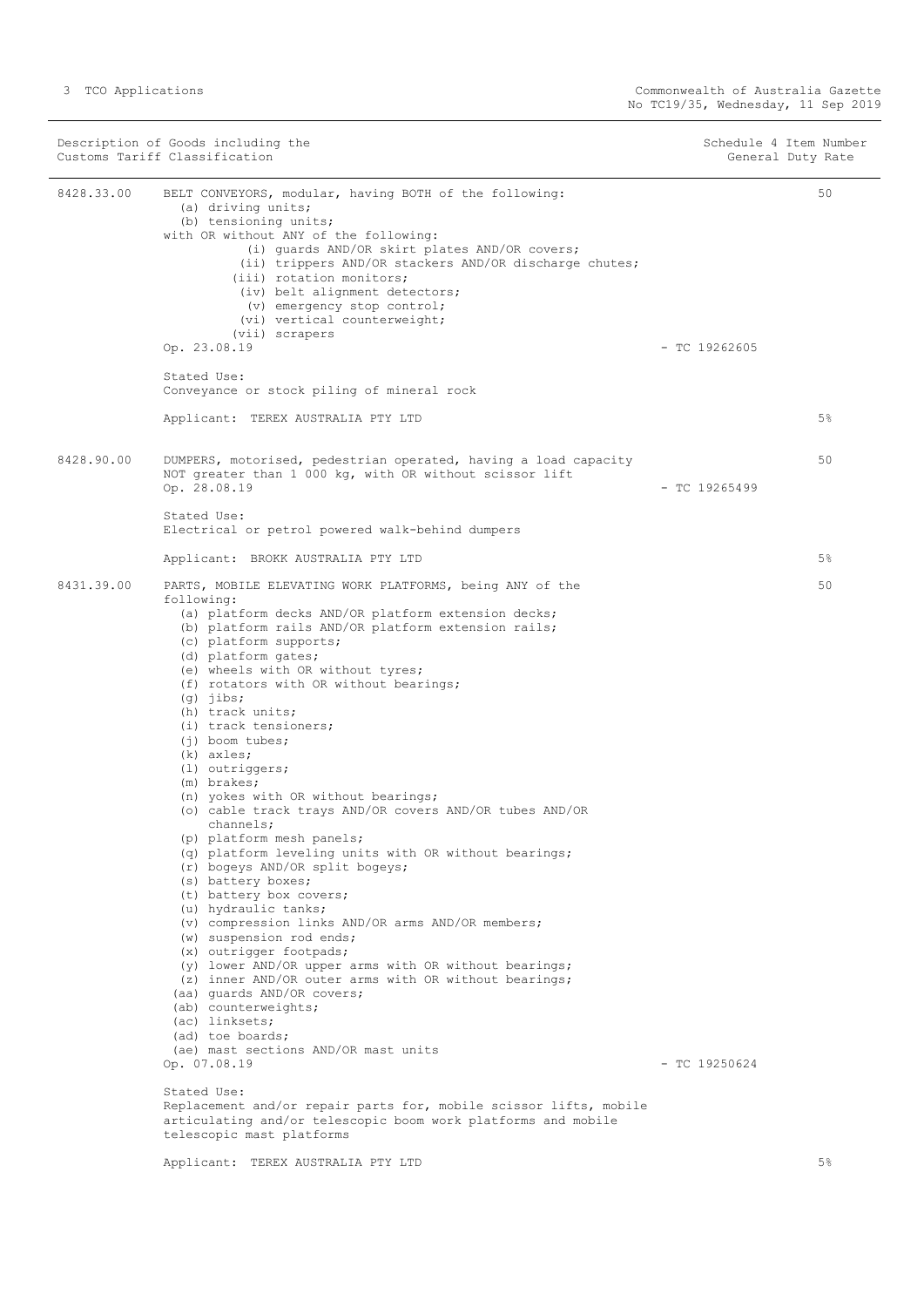|            | Description of Goods including the<br>Customs Tariff Classification                                                                                                                                                                                                                                                                                                                                     | Schedule 4 Item Number<br>General Duty Rate |       |
|------------|---------------------------------------------------------------------------------------------------------------------------------------------------------------------------------------------------------------------------------------------------------------------------------------------------------------------------------------------------------------------------------------------------------|---------------------------------------------|-------|
| 8438.80.00 | BEVERAGE MIXING SYSTEM, skid mounted, having ALL of the<br>following:<br>(a) deaeration tank;<br>(b) vacuum pump;<br>(c) dosing unit;<br>(d) carbonation tank<br>Op. 27.08.19                                                                                                                                                                                                                           | $-$ TC 19263933                             | 50    |
|            | Stated Use:<br>Blending unit for beverage products                                                                                                                                                                                                                                                                                                                                                      |                                             |       |
|            | Applicant: TRU BLU BEVERAGES PTY LTD                                                                                                                                                                                                                                                                                                                                                                    |                                             | $5\%$ |
| 8465.10.00 | POST FORMING MACHINES, having BOTH of the following:<br>(a) panel input width NOT less than 1 800 mm;<br>(b) panel input length NOT less than 700 mm<br>with OR without feeding AND de-stacking unit                                                                                                                                                                                                    |                                             | 50    |
|            | Op. 28.08.19<br>Stated Use:<br>Edge banding of wood panels for furniture manufacture                                                                                                                                                                                                                                                                                                                    | $-$ TC 19265510                             |       |
|            | Applicant: BORG MANUFACTURING PTY LTD                                                                                                                                                                                                                                                                                                                                                                   |                                             | $5\%$ |
| 8479.89.90 | DEWATERING SCREW PRESSES, including ALL of the following:<br>(a) feed hopper;<br>(b) NOT less than two conical screws;<br>(c) screen plates AND/OR mesh;<br>(d) spray nozzles;<br>$(e)$ pump;<br>(f) cleaning lance;<br>(g) retaining basket<br>Op. 20.08.19                                                                                                                                            | $-$ TC 19258954                             | 50    |
|            | Stated Use:<br>For removing excess moisture from cereal products                                                                                                                                                                                                                                                                                                                                        |                                             |       |
|            | Applicant: GEA PROCESS ENGINEERING PTY LTD                                                                                                                                                                                                                                                                                                                                                              |                                             | $5\%$ |
| 8479.89.90 | CLEANING AND CENTRING MACHINE, KILN CAR, programmable logic<br>controlled, including ALL of the following:<br>(a) crane gantries;<br>(b) chain haulage indexers;<br>(c) vacuum head with ducting;<br>(d) mobile block gripper carriage with gripper head;<br>(e) alignment unit;<br>(f) filter unit;<br>(q) waste container;<br>(h) safety fencing;<br>(i) light beam safety unit;<br>(j) control panel |                                             | 50    |
|            | Op. 21.08.19                                                                                                                                                                                                                                                                                                                                                                                            | $-$ TC 19260461                             |       |
|            | Stated Use:<br>For the automated cleaning of both new and used kiln cars                                                                                                                                                                                                                                                                                                                                |                                             |       |
|            | Applicant: BRICKWORKS BUILDING PRODUCTS PTY LTD                                                                                                                                                                                                                                                                                                                                                         |                                             | $5\%$ |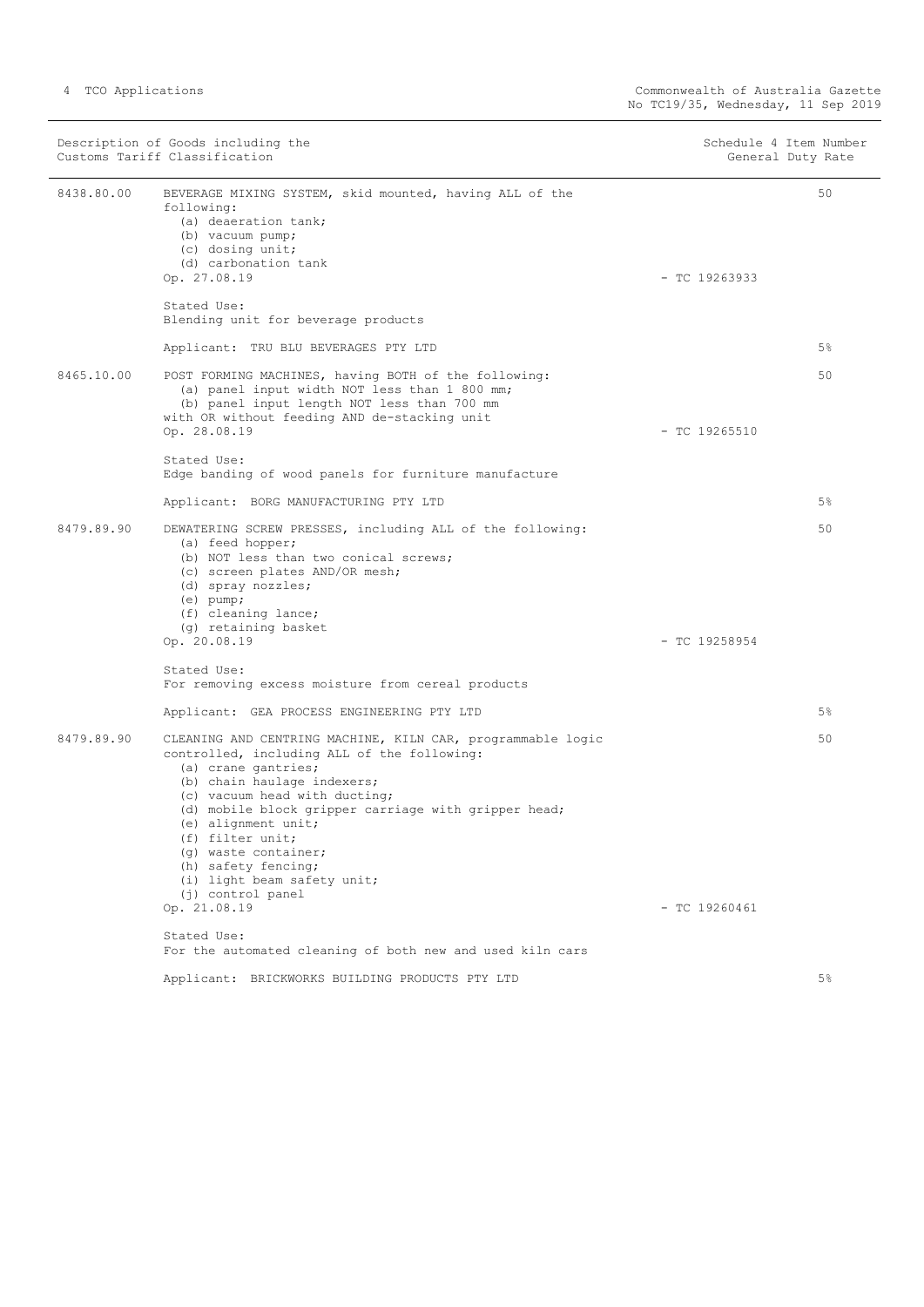|            | Description of Goods including the<br>Customs Tariff Classification                                                                                                                                                                                                                                                                                                                                     | Schedule 4 Item Number | General Duty Rate |
|------------|---------------------------------------------------------------------------------------------------------------------------------------------------------------------------------------------------------------------------------------------------------------------------------------------------------------------------------------------------------------------------------------------------------|------------------------|-------------------|
| 8481.80.90 | VALVES, BALL, austenitic stainless steel body, including ALL of<br>the following:<br>(a) steel carbon content NOT greater than 0.030%;<br>(b) steel nickel content NOT less than 8% and NOT greater<br>than $14\$ ;<br>(c) opening AND closing operation NOT greater than 1/4 turn;<br>(d) manually OR pneumatically actuated;<br>(e) inlet AND outlet diameter NOT greater than 153 mm<br>Op. 28.08.19 | $-$ TC 19264908        | 50                |
|            | Stated Use:<br>Part of machine used in pharmaceutical industry                                                                                                                                                                                                                                                                                                                                          |                        |                   |
|            | Applicant: CSL BEHRING (AUSTRALIA) PTY LTD                                                                                                                                                                                                                                                                                                                                                              |                        | $5\%$             |
| 8483.40.90 | ROTARY DRIVES, DRILLING AND/OR PILING RIGS, having ALL of the<br>following:<br>(a) speed sensor;<br>(b) hydraulic motor;<br>(c) gearbox                                                                                                                                                                                                                                                                 |                        | 50                |
|            | Op. 20.08.19                                                                                                                                                                                                                                                                                                                                                                                            | $-$ TC 19259453        |                   |
|            | Stated Use:<br>Adjustments of required parameters in drilling and/or piling rigs                                                                                                                                                                                                                                                                                                                        |                        |                   |
|            | Applicant: LIEBHERR-AUSTRALIA PTY LTD                                                                                                                                                                                                                                                                                                                                                                   |                        | 5%                |
| 8537.10.90 | EXPLOSION DETECTION AND SUPPRESSION ACTIVATION SYSTEM,<br>programmable logic controlled, having ANY two OR more of the<br>following:<br>(a) detection sensors with OR without infrared flame detectors;<br>(b) suppressors;<br>(c) isolation valves;<br>(d) control panel;<br>(e) electric current isolators                                                                                            |                        | 50                |
|            | Op. 21.08.19                                                                                                                                                                                                                                                                                                                                                                                            | $-$ TC 19259853        |                   |
|            | Stated Use:<br>Detection and suppression of explosions and/or fire                                                                                                                                                                                                                                                                                                                                      |                        |                   |
|            | Applicant: BORG MANUFACTURING PTY LTD                                                                                                                                                                                                                                                                                                                                                                   |                        | 5%                |
| 8537.20.90 | COMBINER BOXES, PHOTOVOLTAIC STRING MODULES, having ALL of the<br>following:<br>(a) input AND output terminals;<br>(b) fuses;<br>(c) switch disconnectors;<br>(d) current AND voltage measuring devices;                                                                                                                                                                                                |                        | 50                |
|            | (e) surge protectors<br>Op. 26.08.19                                                                                                                                                                                                                                                                                                                                                                    | $-$ TC 19263340        |                   |
|            | Stated Use:<br>Connect multiple PV string inputs in parallel and provide one<br>single output                                                                                                                                                                                                                                                                                                           |                        |                   |
|            | Applicant: BSR EPC PTY LTD                                                                                                                                                                                                                                                                                                                                                                              |                        | $5\%$             |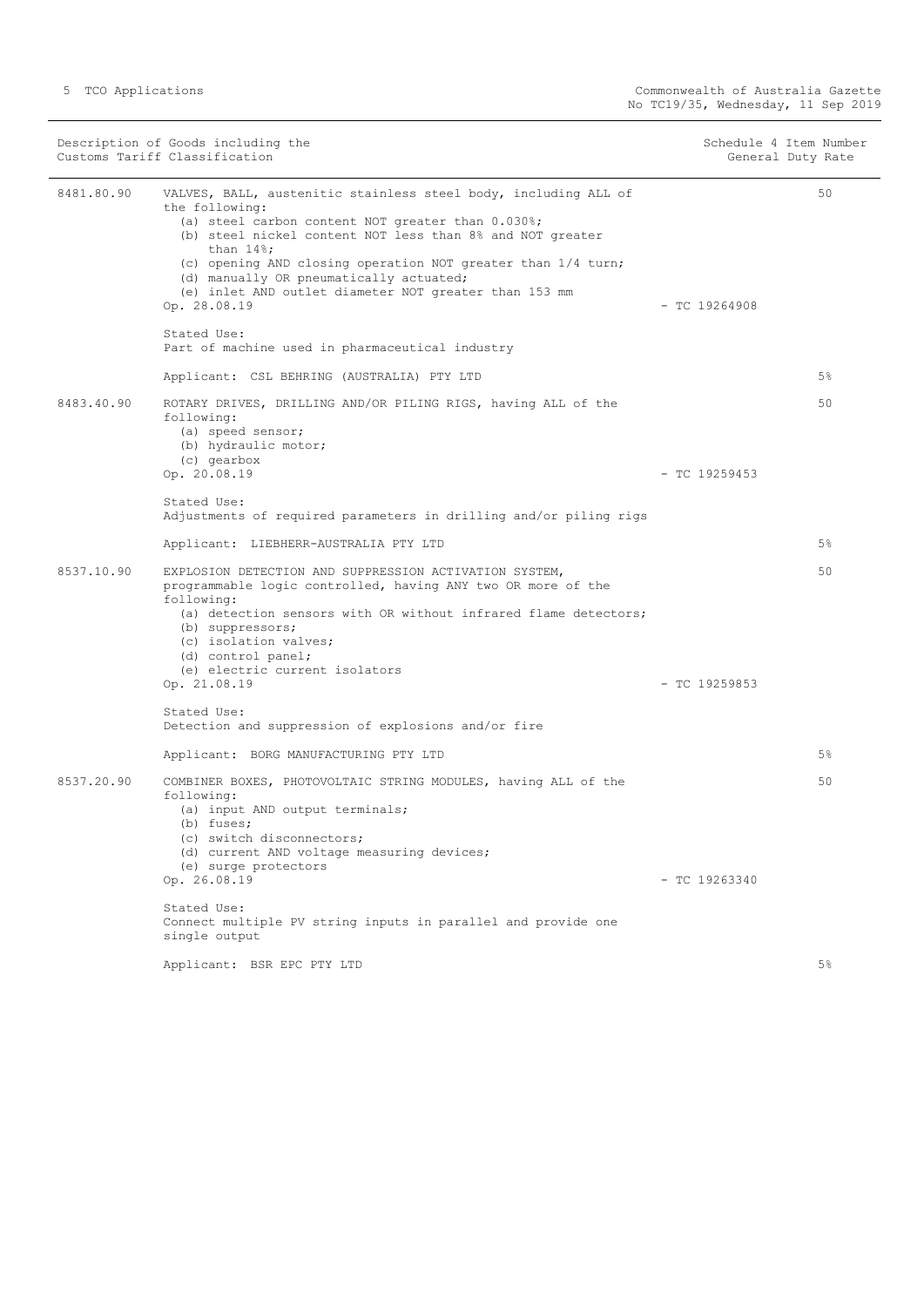#### **CUSTOMS ACT 1901**

#### **CANCELLATION OF THE INTENTION TO REVOKE**

<span id="page-5-0"></span>The Request for revocation of Tariff Concession Orders for goods described in the following TABLE have been cancelled.

THE TABLE

Description of Goods including the Schedule 4 Item Number (Schedule 4 Item Number Customs Tariff Classification

| 3824.99.90 | SULPHUR ABSORBENTS, promoted, zinc oxide based<br>Op. 01.01.17                                                                              | Dec. date 11.12.16                                                                    | $-$ TC 1655770 | 50 |
|------------|---------------------------------------------------------------------------------------------------------------------------------------------|---------------------------------------------------------------------------------------|----------------|----|
| 8421.39.90 | 20 bar, being ANY of the following:<br>(a) core plates;<br>(b) combination plates;<br>$(c)$ membranes;<br>(d) centre bosses<br>Op. 01.01.17 | PARTS, FILTER PRESS, having an operating pressure NOT less than<br>Dec. date 23.12.16 | $-$ TC 1681027 | 50 |
| 8438.90.10 | (a) floor decks;<br>(b) unloaders;<br>$(c)$ supports;<br>(d) plates<br>Op. 22.03.05                                                         | PARTS, MALT GERMINATOR AND/OR KILN, being ANY of the following:<br>Dec. date 10.06.05 | $-$ TC 0503521 | 50 |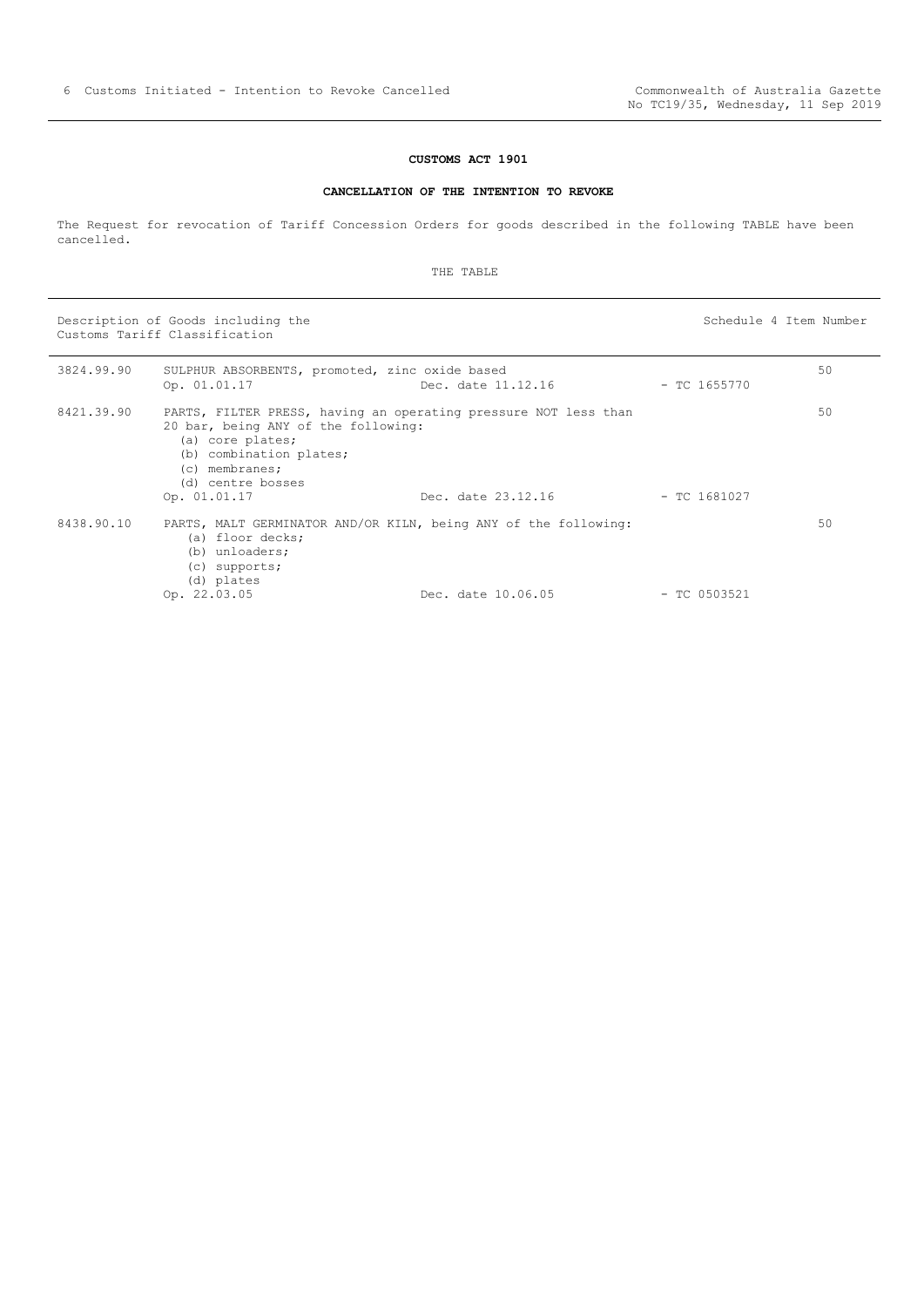#### <span id="page-6-0"></span>**CUSTOMS ACT 1901 - NOTICE PURSUANT TO SECTION 269SE(1) - AUSTRALIAN INDUSTRY INITIATED - TARIFF CONCESSION ORDERS REVOKED**

The Tariff Concession Order for the goods described in the following TABLE has been revoked.

|            | Description of Goods including the<br>Customs Tariff Classification                                              |                    |                | Schedule 4 Item Number<br>Last Date of Effect |
|------------|------------------------------------------------------------------------------------------------------------------|--------------------|----------------|-----------------------------------------------|
| 8481.40.00 | RELIEF VALVES, PRESSURE AND/OR VACUUM, ATMOSPHERIC VENT<br>Op. 04.05.11                                          | Dec. date 01.08.11 | $-$ TC 1114141 | 50<br>08.08.19                                |
|            | Substitutable goods produced in Australia in the ordinary<br>course of business by Bourke Valves, Brookvale, NSW |                    |                |                                               |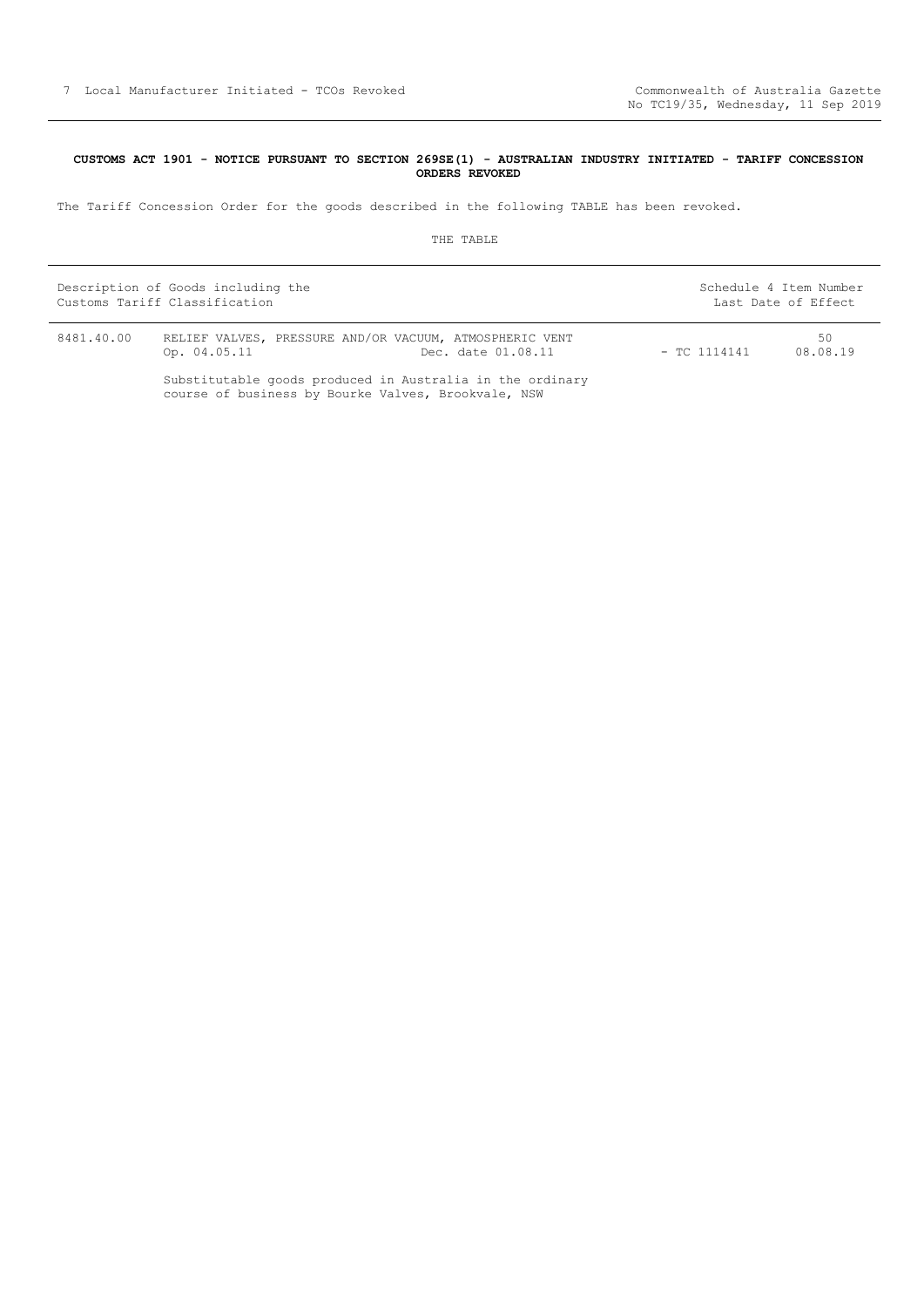#### **TARIFF CONCESSION ORDERS (TCOs) NOT USED IN THE PREVIOUS 2 YEARS**

<span id="page-7-0"></span>The Comptroller-General of Customs is satisfied that the TCOs listed in the table below are no longer required because, in the 2 years preceding the day of this notice, they have not been quoted in an import declaration to secure a concessional rate of duty.

From Thursday, 10 October 2019, it is intended to take action to revoke these Orders under subsection 269SD(1A) of the Customs Act 1901. In accordance with subsection 269SG(2) of the Customs Act 1901, in transit provisions shall apply. If revoked, the expected date of effect will be 10 October 2019.

Interested parties are invited to provide, by close of business, Wednesday 9 October 2019, written reasons why an Order should NOT be revoked.

Please advise if any of the Orders listed below have been quoted on an import declaration.

If a request is made to retain an Order used for the granting of a Determination, please specify the Determination and the linked Item number to enable mapping to the Order and its scope.

| Tariff<br>Classification | Description                                                                                                                        |                                                                                                                                                                                                                                          | Concession Number |
|--------------------------|------------------------------------------------------------------------------------------------------------------------------------|------------------------------------------------------------------------------------------------------------------------------------------------------------------------------------------------------------------------------------------|-------------------|
| 3808.91.90               | REPELLANTS, MOSQUITO, ELECTRIC DIFFUSER                                                                                            |                                                                                                                                                                                                                                          |                   |
|                          | Op. 01.01.07                                                                                                                       | Dec. date $08.11.06$ - TC 0614060                                                                                                                                                                                                        |                   |
| 3808.92.00               | FUNGICIDES, having a basis of pyrimethanil                                                                                         |                                                                                                                                                                                                                                          |                   |
|                          | Op. 01.01.07                                                                                                                       | Dec. date 06.11.06 - TC 0614084                                                                                                                                                                                                          |                   |
| 3921,90,90               | (a) width NOT less than 137 cm;                                                                                                    | FABRIC, KNITTED POLYESTER, laminated on BOTH sides with<br>polyvinyl chloride (PVC), having ALL of the following:<br>(b) weight NOT less than 500 g/m2 and NOT greater than 670 GSM;<br>(c) a PVC ink blockout layer between laminations |                   |
|                          | Op. 30.11.07                                                                                                                       | Dec. date 29.02.08 - TC 0720488                                                                                                                                                                                                          |                   |
| 3925.90.00               | BOTH of the following:<br>(a) polypropylene foam;<br>(b) thermoplastic coating<br>but excluding panels containing aluminium layers | PANELS, SANDWICH, MULTILAYER, fibreglass reinforced, comprising                                                                                                                                                                          |                   |
|                          | Op. 13.11.07                                                                                                                       | Dec. date 01.02.08                                                                                                                                                                                                                       | - TC 0719349      |
| 4008.29.00               | RUBBER, POLYCHLOROPRENE, compounded, vulcanised                                                                                    |                                                                                                                                                                                                                                          |                   |
|                          |                                                                                                                                    | Op. 28.12.06 Dec. date 23.03.07 - TC 0620219                                                                                                                                                                                             |                   |
| 6307.90.40               | and glued                                                                                                                          | FABRIC, 100% polyester, cellular structure, mechanically welded                                                                                                                                                                          |                   |
|                          |                                                                                                                                    | Op. 07.12.07 Dec. date 29.02.08 - TC 0720929                                                                                                                                                                                             |                   |
| 7019.90.90               | SHEETS, JOINTING, compressed fibreglass                                                                                            |                                                                                                                                                                                                                                          |                   |
|                          |                                                                                                                                    | Op. 19.10.06 Dec. date 12.01.07 - TC 0617772                                                                                                                                                                                             |                   |
| 7303.00.00               | (EN877:1999) having EITHER of the following:<br>acrylic primer;<br>acrylic primer                                                  | PIPES, cast iron, complying with European Standard EN877:1999<br>(a) internal coating of epoxy resin, outer coating of<br>(b) internal coating of epoxy, outer coating of zinc and                                                       |                   |
|                          | Op. 14.09.06                                                                                                                       | Dec. date 08.12.06 - TC 0617186                                                                                                                                                                                                          |                   |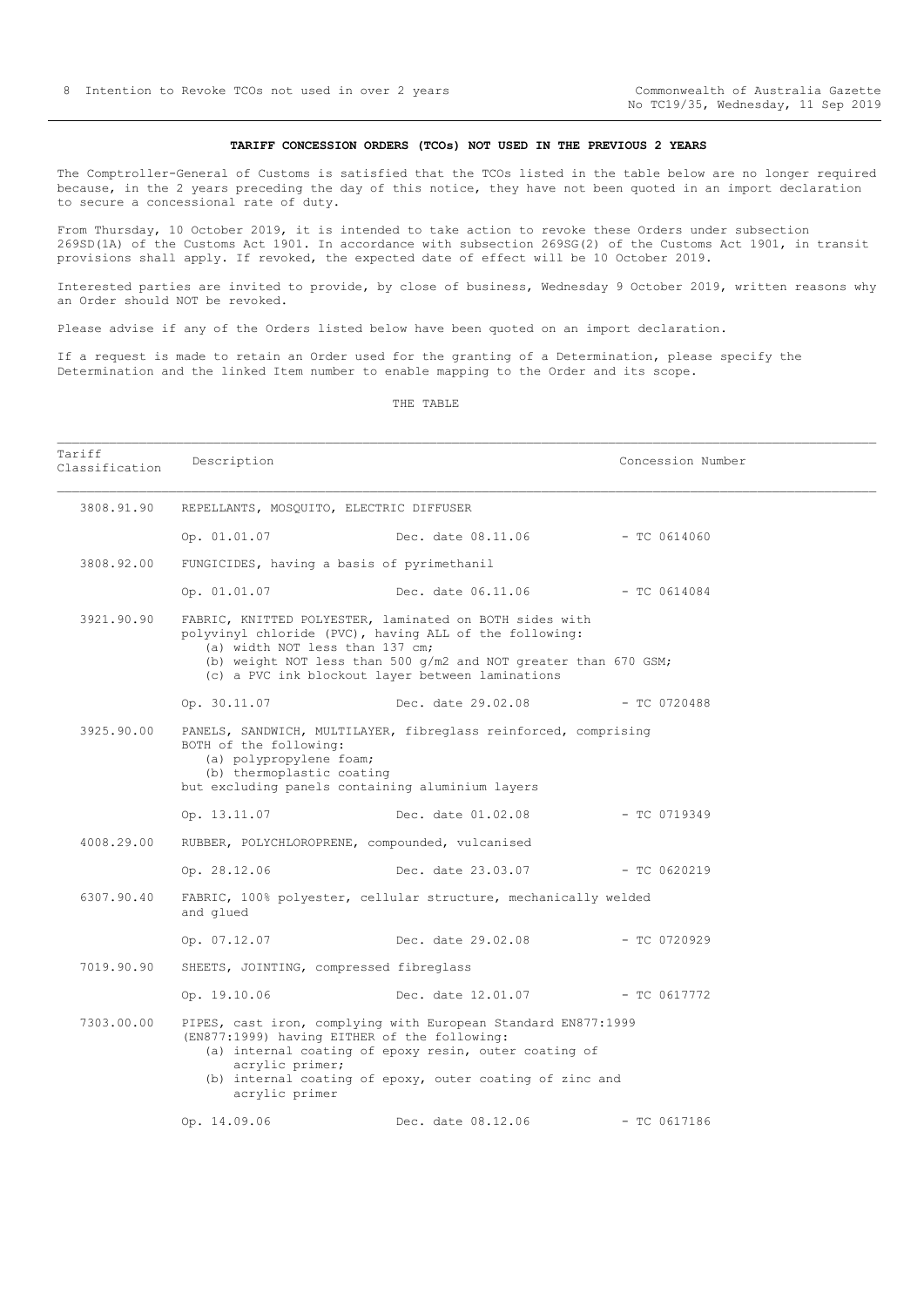7305.11.00 LINE PIPE, OIL AND GAS, complying with American Petroleum Institute (API) Standard, Specification 5L, Grade B, Production Specification Level (PSL) 1, having ALL of the following: (a) varnish coatings; (b) length NOT less than 12 metres; (c) bevelled ends; (d) wall thickness NOT less than 9 mm and NOT greater than 13 mm; (e) outside diameter NOT less than 640 mm and NOT greater than 800 mm; (f) longitudinally submerged arc welding; but NOT including spirally submerged arc welded steel line pipe complying with Australian Standard AS 1579 Op. 10.04.07 Dec. date 12.09.07 - TC 0705206 7307.11.00 FITTINGS, PIPE, cast iron, non-combustible, non-flammable, complying with European Standard EN 877:1999 (EN 877:1999) Op. 13.10.06 Dec. date 22.12.06 - TC 0615826 7309.00.00 TANKS, GERMINATING AND KILNING, BARLEY MALT, steel, prefabricated, having a minimum batch load capacity NOT less than 360 tonne Op. 06.08.07 Dec. date 12.10.07 - TC 0712554 7318.15.00 BOLTS, MONEL, HEXAGONAL HEAD, PICKLE LINE TANK Op. 29.11.06 Dec. date 02.03.07 - TC 0619215 7419.99.00 STAVES, COPPER, BLAST FURNACE Op. 23.08.06 Dec. date 17.11.06 - TC 0613956 7607.20.00 FOIL, ALUMINIUM, having BOTH of the following: (a) backed with low density expanded polyethylene foam (b) thickness NOT greater than 0.2 mm Op. 18.07.06 Dec. date 13.10.06 - TC 0612052 8419.81.90 COOKERS, CARAMEL, programmable logic control Op. 14.07.06 Dec. date 29.09.06 - TC 0611861 8419.81.90 ROASTERS AND/OR GRILLERS, electric, continuous contact conveyor belt, programmable logic controlled, comprising thermal oil heating, stainless steel platens, belt steam cleaner, whether OR NOT including any of the following: (a) fixation spacers; (b) height adjusters; (c) pumps; (d) in feed heating plates; (e) fat collecting launders; (f) in feed conveyors; (g) transfer belts; (h) grease reducers; (i) air knives system; (j) hot water boxes; (k) exhaust systems; (l) spray balls; (m) belt welders; (n) valves; (o) suction filters; (p) ventilators; (q) sound insulators Op. 28.09.07 Dec. date 14.12.07 - TC 0716472 8419.90.00 DOORS, MALT GERMINATOR AND/OR KILN, stainless steel, pressurised Op. 01.01.07 Dec. date 13.11.06 - TC 0614249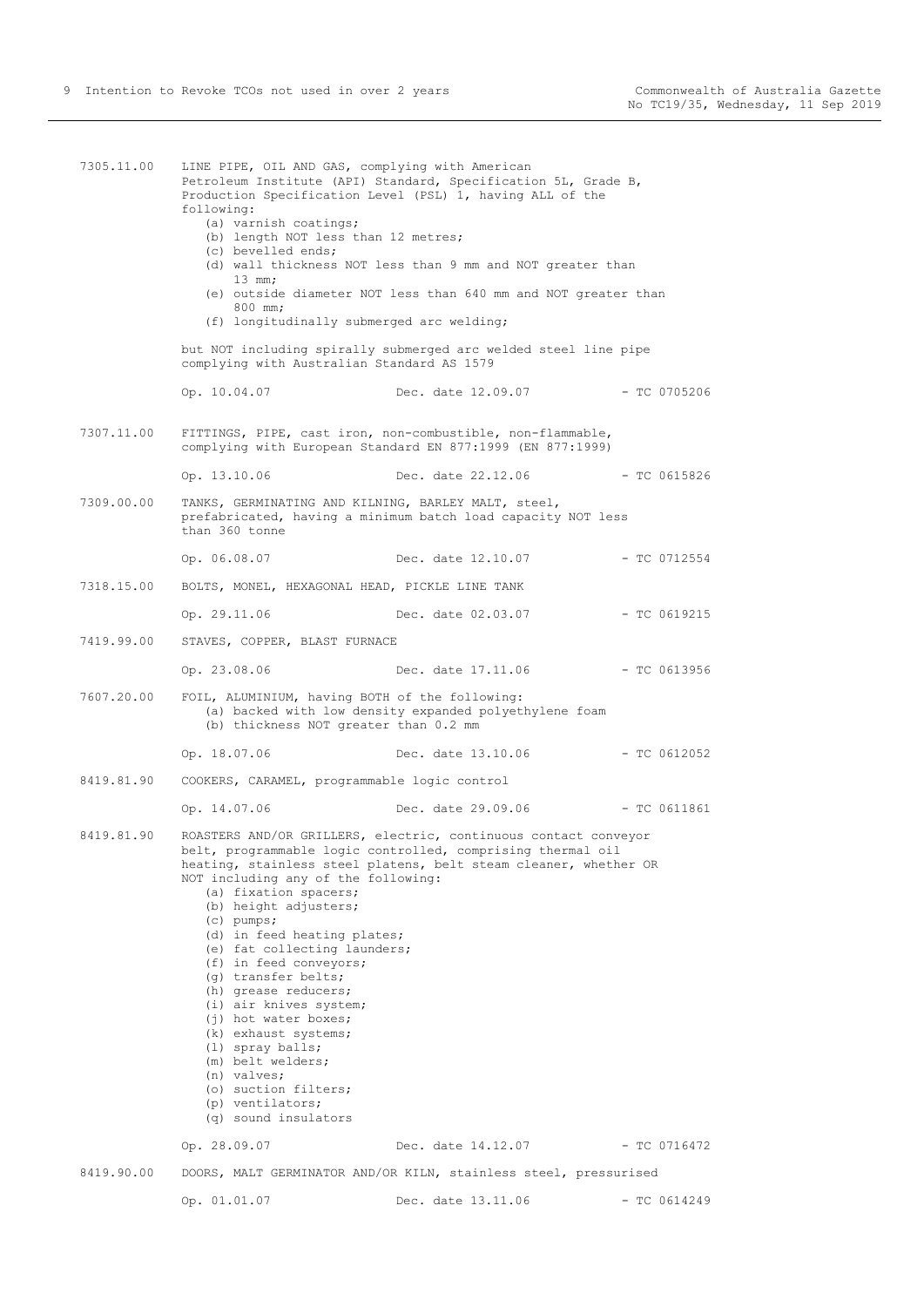8438.50.00 MEAT GRINDING LINES, having an output capacity greater than 2 000 kg/hour, comprising ALL of the following: (a) grinders; (b) conveyers; (c) denesters Op. 21.05.07 Dec. date 27.07.07 - TC 0707562 8464.90.00 GLASS SHEET BREAK-OUT LINE, comprising ALL of the following: (a) break-out table; (b) tilting table; (c) air cushion table Op. 01.01.07 Dec. date 13.11.06 - TC 0614284 8474.31.00 MIXERS, CEMENT, having ALL of the following: (a) wet volume NOT greater than 30 litres; (b) motor NOT greater than 250 V; (c) weight NOT greater than 26 kg Op. 28.05.07 Dec. date 10.08.07 - TC 0708774 8477.90.00 PARTS, COLD HALF, PREFORM, POLYETHYLENE TEREPHTHALATE INJECTION MOULDING, being ANY of the following: (a) gibs; (b) wear plates; (c) leader pins; (d) bushings; (e) lock rings; (f) cavities; (g) core plates; (h) cavity plates; (i) stripper plates; (j) blocks Op. 18.07.07 Dec. date 21.09.07 - TC 0712014 8480.71.00 MOULDS, boots and shoes, comprising ALL of the following: (a) aluminium side moulds, divided, with steel bite lips; (b) aluminium sole moulds including engraving; (c) aluminium dummy lasts for side contour parting Op. 01.01.07 Dec. date 15.11.06 - TC 0614313 8481.80.90 VALVES, ISOLATION GATE, DUST DISCHARGER, BLAST FURNACE Op. 29.03.07 Dec. date 15.06.07 - TC 0705000 8483.90.00 PARTS, GEAR SPINDLE, STEEL STRIP ROLLING MILL, being ANY of the following: (a) bushes or bushings; (b) hubs; (c) spindles Op. 11.05.07 Dec. date 13.07.07 - TC 0701853 8487.90.00 INDICATORS, pneumatic visual Op. 01.01.07 Dec. date 15.11.06 - TC 0614316 8503.00.00 PARTS, AC SYNCHRONOUS MOTOR, being rotors, having BOTH of the following: (a) weight NOT less than 20 000 kgs; (b) length NOT less than 4 700 mm Op. 28.03.07 Dec. date 15.06.07 - TC 0704676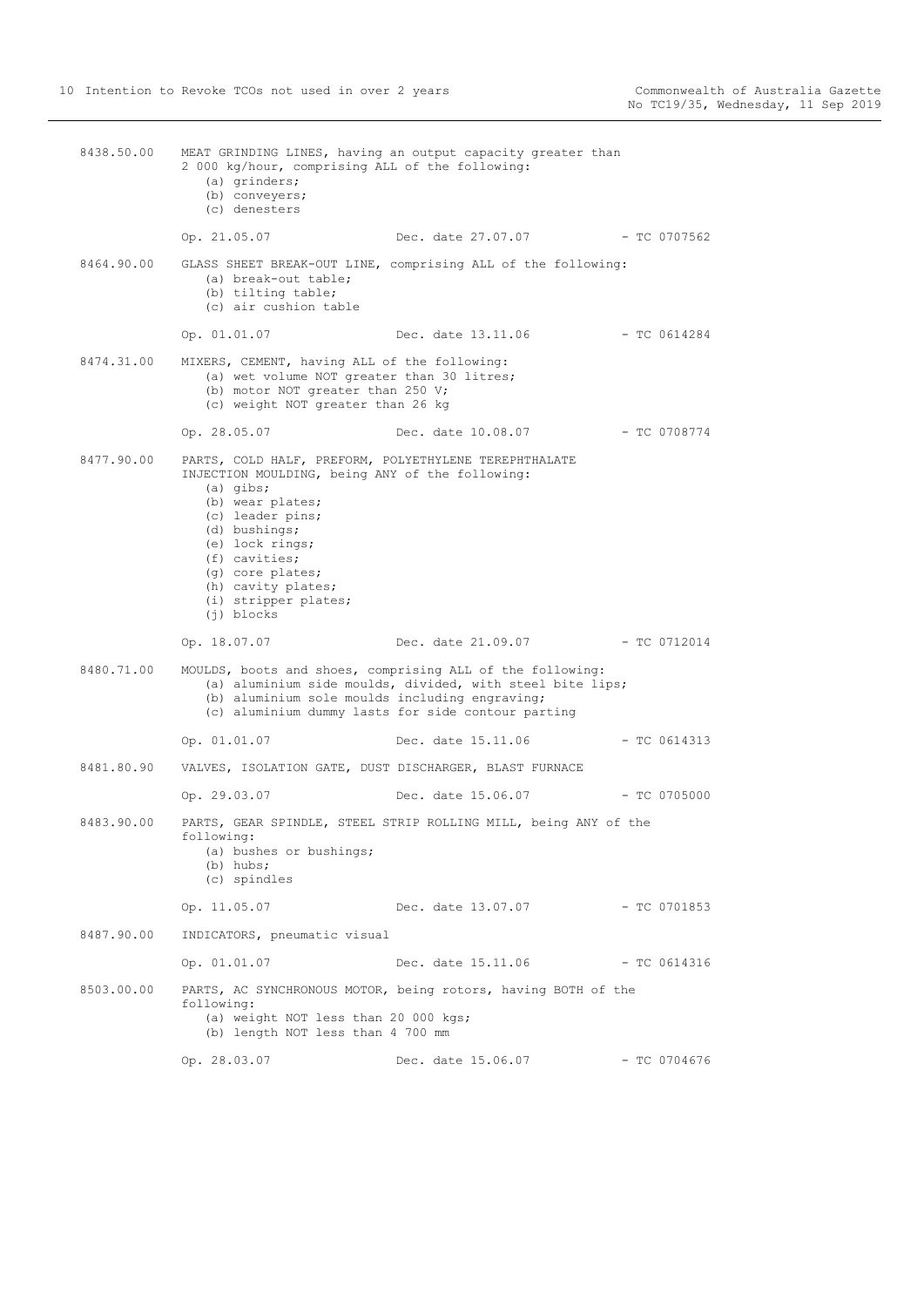| 8508.19.00 | capable of ALL the following:<br>coal dust;<br>cigarette smoke and smog;<br>sewer odours                                                                                                                                                                          | CLEANING/AIR PURIFYING MACHINES, vacuum, centrifugal action type,<br>three level filtration incorporating an activated charcoal filter,<br>(a) remove particulate matter exceeding 0.2 microns, including<br>viruses, bacteria, dust mites, fungi, pollen, house and<br>(b) remove toxic gases and pollutants, including chlorine,<br>gasoline, benzene, ozone, tetrachloroethane, asphalt fumes,<br>(c) remove noxious odours, including animal, fish, medicinal and |                |
|------------|-------------------------------------------------------------------------------------------------------------------------------------------------------------------------------------------------------------------------------------------------------------------|-----------------------------------------------------------------------------------------------------------------------------------------------------------------------------------------------------------------------------------------------------------------------------------------------------------------------------------------------------------------------------------------------------------------------------------------------------------------------|----------------|
|            | Op. 01.01.07                                                                                                                                                                                                                                                      | Dec. date 15.11.06                                                                                                                                                                                                                                                                                                                                                                                                                                                    | $-$ TC 0614417 |
| 8708.30.19 |                                                                                                                                                                                                                                                                   | PADS, BRAKE, V8 RACING CARS, mounted, dual carbon, having an<br>operating temperature NOT less than 350 degrees Celsius                                                                                                                                                                                                                                                                                                                                               |                |
|            | Op. 01.01.07                                                                                                                                                                                                                                                      | Dec. date 29.11.06                                                                                                                                                                                                                                                                                                                                                                                                                                                    | $-$ TC 0614768 |
| 9305.91.00 | following:<br>(a) Charge-Coupled Device (CCD) cameras;<br>(b) infrared sensors;<br>(c) laser range finders;<br>(d) ammunition dischargers;<br>(e) rotators and/or tilters                                                                                         | WEAPONS POSITIONERS, REMOTE CONTROLLED, having ALL of the                                                                                                                                                                                                                                                                                                                                                                                                             |                |
|            | Op. 18.01.06                                                                                                                                                                                                                                                      | Dec. date 24.11.06                                                                                                                                                                                                                                                                                                                                                                                                                                                    | $-$ TC 0618924 |
| 9503.00.20 | following accessories:<br>$(a)$ pyjamas;<br>(b) play-dress;<br>(c) hair brush;<br>(d) electronic playset;<br>(e) food spoons;<br>(f) play foods;<br>(q) play drinks;<br>(h) thermometer;<br>(i) medicine dropper;<br>(j) diaper and diaper bag;<br>(k) toothbrush | DOLLS, electronic, interactive, talking, and having ALL of the                                                                                                                                                                                                                                                                                                                                                                                                        |                |
|            | Op. 01.01.07                                                                                                                                                                                                                                                      | Dec. date 27.11.06                                                                                                                                                                                                                                                                                                                                                                                                                                                    | $-$ TC 0614601 |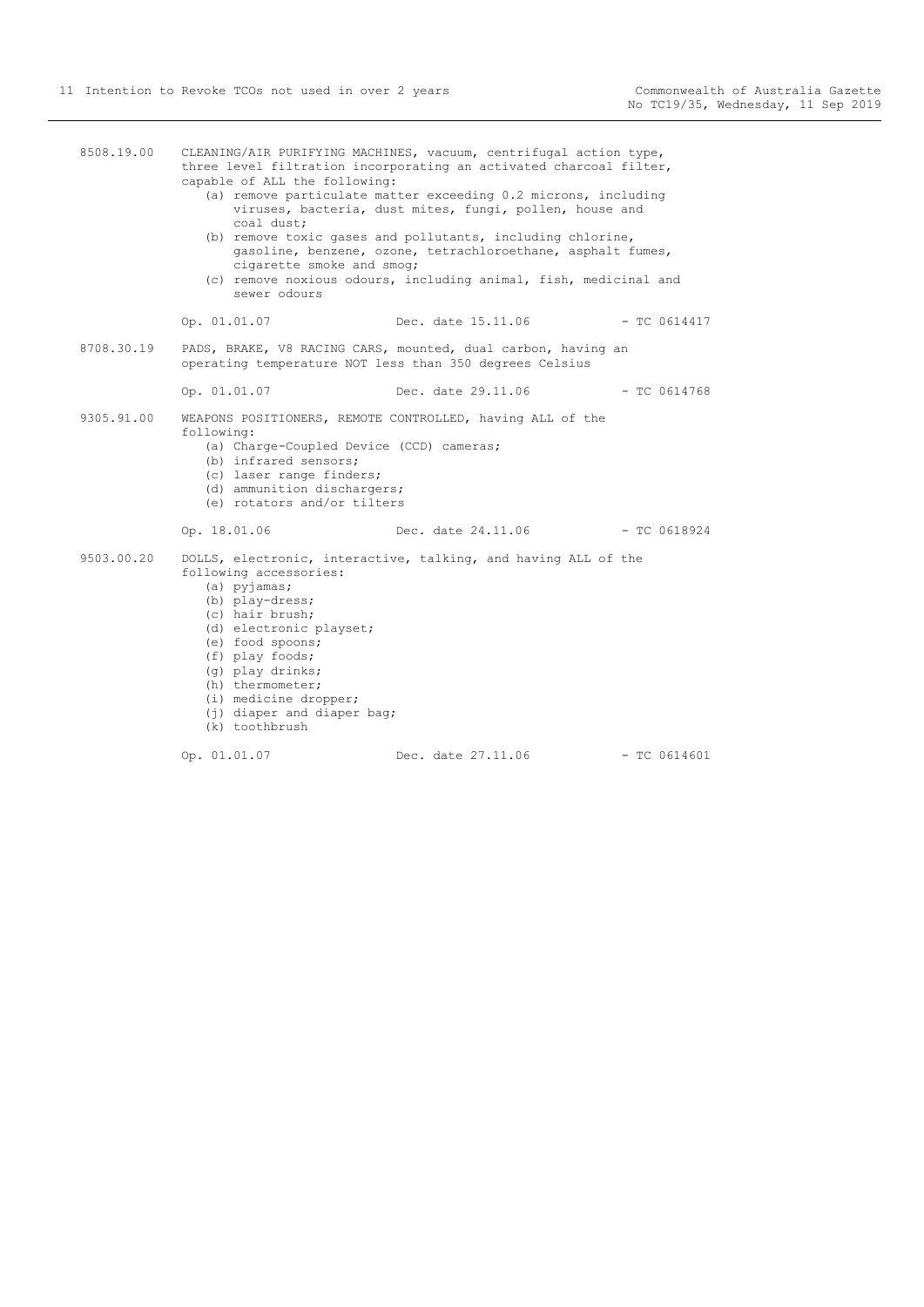### **CUSTOMS ACT 1901**

#### <span id="page-11-0"></span>**NOTICE PURSUANT TO SECTION 269SE(2) - TARIFF CONCESSION ORDER REVOCATION AT THE INITIATIVE OF THE COMPTROLLER-GENERAL OF CUSTOMS**

The Tariff Concession Orders listed in THE TABLE below have has not been used for at least 2 years and have been revoked under Section 269SD(1A). In transit provisions apply.

The intention to revoke these orders was notified in Gazette TC19/27 dated 17 July 2019.

Contact: Email [tarcon@abf.gov.au](mailto:tarcon@abf.gov.au)

|            | Description of Goods including the<br>Customs Tariff Classification                                                                                                                                           |                    | Schedule 4 Item Number<br>Last Date of Effect |                |
|------------|---------------------------------------------------------------------------------------------------------------------------------------------------------------------------------------------------------------|--------------------|-----------------------------------------------|----------------|
| 3808.92.00 | FUNGICIDES, water dispersible granules, mancozeb AND disodium<br>zinc ethylenediamine tetraacetic acid mixture based<br>Op. 22.03.16                                                                          | Dec. date 20.06.16 | $-$ TC 1611195                                | 50<br>12.08.19 |
|            | 2 Years non use. In transit provisions apply                                                                                                                                                                  |                    |                                               |                |
| 7307.29.00 | COUPLINGS, FLOW, OIL AND/OR GAS WELL, stainless steel, having<br>BOTH of the following:<br>(a) threaded connections;<br>(b) internal working pressure rating NOT less than 425 bar<br>Op. 29.02.16            | Dec. date 17.05.16 | $-$ TC 1608521                                | 50<br>12.08.19 |
|            | 2 Years non use. In transit provisions apply                                                                                                                                                                  |                    |                                               |                |
| 7612.90.00 | STERILISATION CONTAINERS, MEDICAL INSTRUMENT, including ALL of<br>the following;<br>(a) locking mechanisms, having a tamper evident lock;<br>(b) anodised aluminium lid;<br>(c) paper filter;<br>Op. 04.03.16 | Dec. date 09.06.16 | - TC 1609105                                  | 50<br>12.08.19 |
|            | 2 Years non use. In transit provisions apply                                                                                                                                                                  |                    |                                               |                |
| 8307.10.00 | TUBES, seamless stainless steel, incorporating a protective outer<br>sheath covering multiple tubes, with OR without end fittings AND<br>seals<br>Op. 15.03.16                                                | Dec. date 16.06.16 | $-$ TC 1610325                                | 50<br>12.08.19 |
|            | 2 Years non use. In transit provisions apply                                                                                                                                                                  |                    |                                               |                |
| 8418.50.00 | FREEZER CABINETS, having ALL of the following:<br>(a) capacity NOT greater than 180 litres;<br>(b) advertising header;<br>(c) accessory tray<br>Op. 19.02.16                                                  | Dec. date 16.05.16 | $-$ TC 1607525                                | 50<br>12.08.19 |
|            | 2 Years non use. In transit provisions apply                                                                                                                                                                  |                    |                                               |                |
| 8419.89.90 | WASTE WATER EVAPORATORS, CONTINUOUS, including ALL of the<br>following:<br>(a) heat exchanger;<br>(b) flash plate evaporator;<br>(c) control panel;<br>(d) feed balance tank;<br>(e) concentrate buffer tank  |                    |                                               | 50<br>12.08.19 |
|            | Op. 19.02.16                                                                                                                                                                                                  | Dec. date 19.05.16 | $-$ TC 1607526                                |                |
|            | 2 Years non use. In transit provisions apply                                                                                                                                                                  |                    |                                               |                |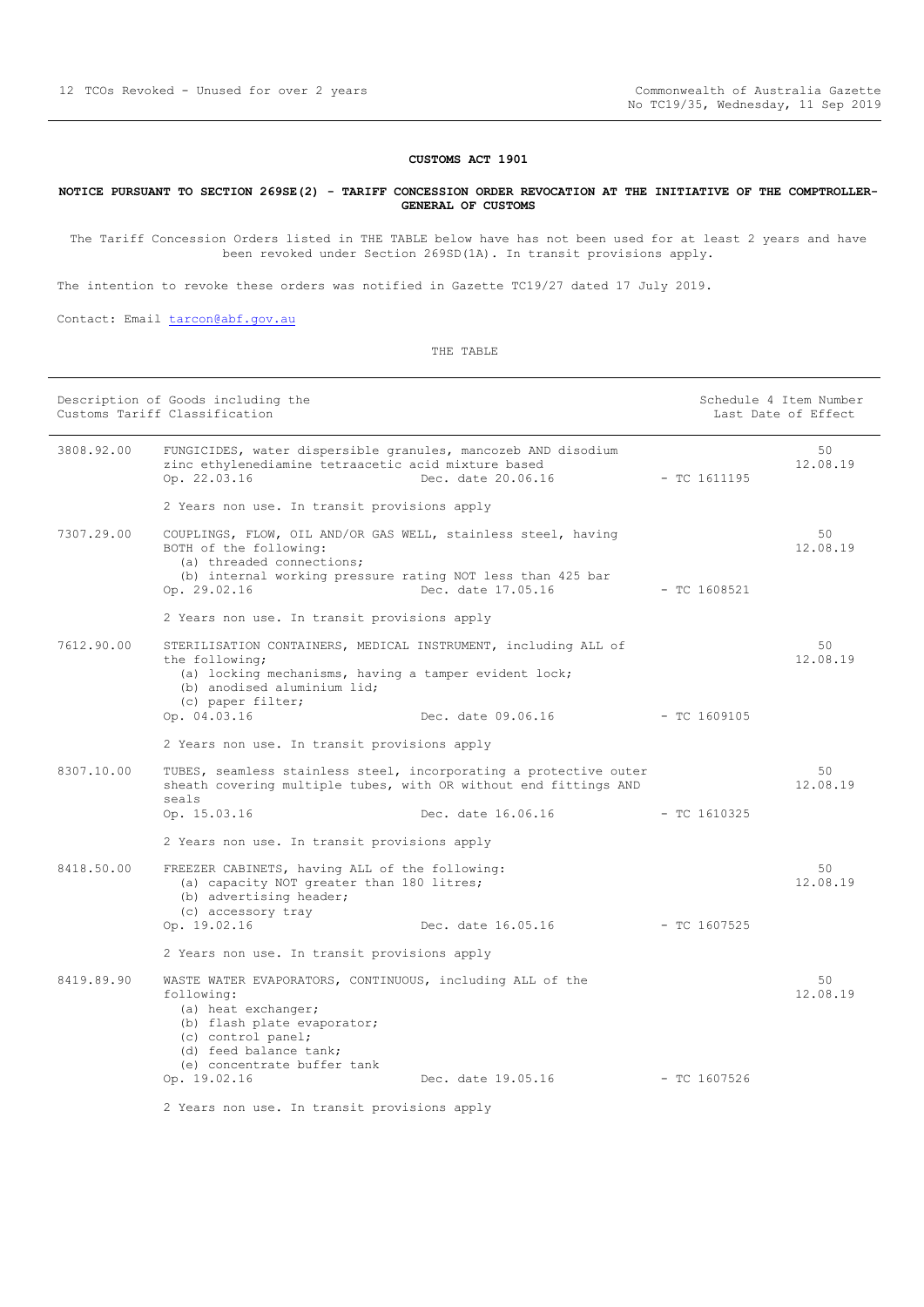|            | Description of Goods including the<br>Customs Tariff Classification                                                                                                                                                                                                   |                | Schedule 4 Item Number<br>Last Date of Effect |
|------------|-----------------------------------------------------------------------------------------------------------------------------------------------------------------------------------------------------------------------------------------------------------------------|----------------|-----------------------------------------------|
| 8419.90.00 | PARTS, RECUPERATOR, WALKING BEAM FURNACE, being ANY of the<br>following:<br>(a) recuperator duct bundles;<br>(b) recuperator duct bundle joints;                                                                                                                      |                | 50<br>12.08.19                                |
|            | (c) cover plates<br>Op. 29.03.16<br>Dec. date 22.06.16                                                                                                                                                                                                                | $-$ TC 1611612 |                                               |
|            |                                                                                                                                                                                                                                                                       |                |                                               |
|            | 2 Years non use. In transit provisions apply                                                                                                                                                                                                                          |                |                                               |
| 8427.10.00 | SUCTION LIFTERS AND/OR HANDLERS, SHEETING, pedestrian operated,<br>self-propelled                                                                                                                                                                                     |                | 50<br>12.08.19                                |
|            | Op. 21.03.16<br>Dec. date 15.06.16 - TC 1611120                                                                                                                                                                                                                       |                |                                               |
|            | 2 Years non use. In transit provisions apply                                                                                                                                                                                                                          |                |                                               |
| 8430.41.00 | DRILLING RIGS, all wheel drive, diesel engine, including ALL of<br>the following:                                                                                                                                                                                     |                | 50<br>12.08.19                                |
|            | (a) 45 degree forward angle drilling AND 30 degree backward<br>angle drilling;<br>(b) hole drilling depth NOT exceeding 63 m;                                                                                                                                         |                |                                               |
|            | (c) water driven in-hole hammer<br>Op. 18.03.16<br>Dec. date 09.06.16                                                                                                                                                                                                 | $-$ TC 1610816 |                                               |
|            | 2 Years non use. In transit provisions apply                                                                                                                                                                                                                          |                |                                               |
| 8430.50.00 | ROCKBREAKERS, mobile, self-propelled, 4 wheel drive, having BOTH<br>of the following:<br>(a) hydraulic hammer AND boom;                                                                                                                                               |                | 50<br>12.08.19                                |
|            | (b) operating weight NOT greater than 17 700 kg<br>Op. 07.03.16<br>Dec. date 09.06.16 - TC 1609430                                                                                                                                                                    |                |                                               |
|            | 2 Years non use. In transit provisions apply                                                                                                                                                                                                                          |                |                                               |
| 8433.59.90 | BRUSSEL SPROUT HARVESTERS, self-propelled, multiple row, having<br>ALL of the following:<br>(a) multiple knife stripping heads;<br>(b) track laying chassis with enclosed cabins;<br>(c) foot-controlled arms with stalk cutter<br>Op. 08.03.16<br>Dec. date 09.06.16 | - TC 1609765   | 50<br>12.08.19                                |
|            | 2 Years non use. In transit provisions apply                                                                                                                                                                                                                          |                |                                               |
|            |                                                                                                                                                                                                                                                                       |                |                                               |
| 8433.60.00 | FLOWER SORTING MACHINES, including ALL of the following:<br>(a) conveyors;<br>(b) x-ray inspection module;<br>(c) cutters;<br>(d) bunching module<br>Op. 02.03.16<br>Dec. date 09.06.16                                                                               | $-$ TC 1608762 | 50<br>12.08.19                                |
|            | 2 Years non use. In transit provisions apply                                                                                                                                                                                                                          |                |                                               |
| 8438.20.00 | PASTILLE LINE, programmable logic controlled, including ALL<br>of the following:<br>(a) conveyor;<br>(b) oil sprayer;<br>(c) depositor;<br>(d) ejection module;<br>(e) cooling tunnel;<br>(f) drive module;<br>(q) silicon mould drive belt;<br>(h) control panel     |                | 50<br>12.08.19                                |
|            | Op. 24.03.16<br>Dec. date 22.06.16                                                                                                                                                                                                                                    | $-$ TC 1611569 |                                               |
|            | 2 Years non use. In transit provisions apply                                                                                                                                                                                                                          |                |                                               |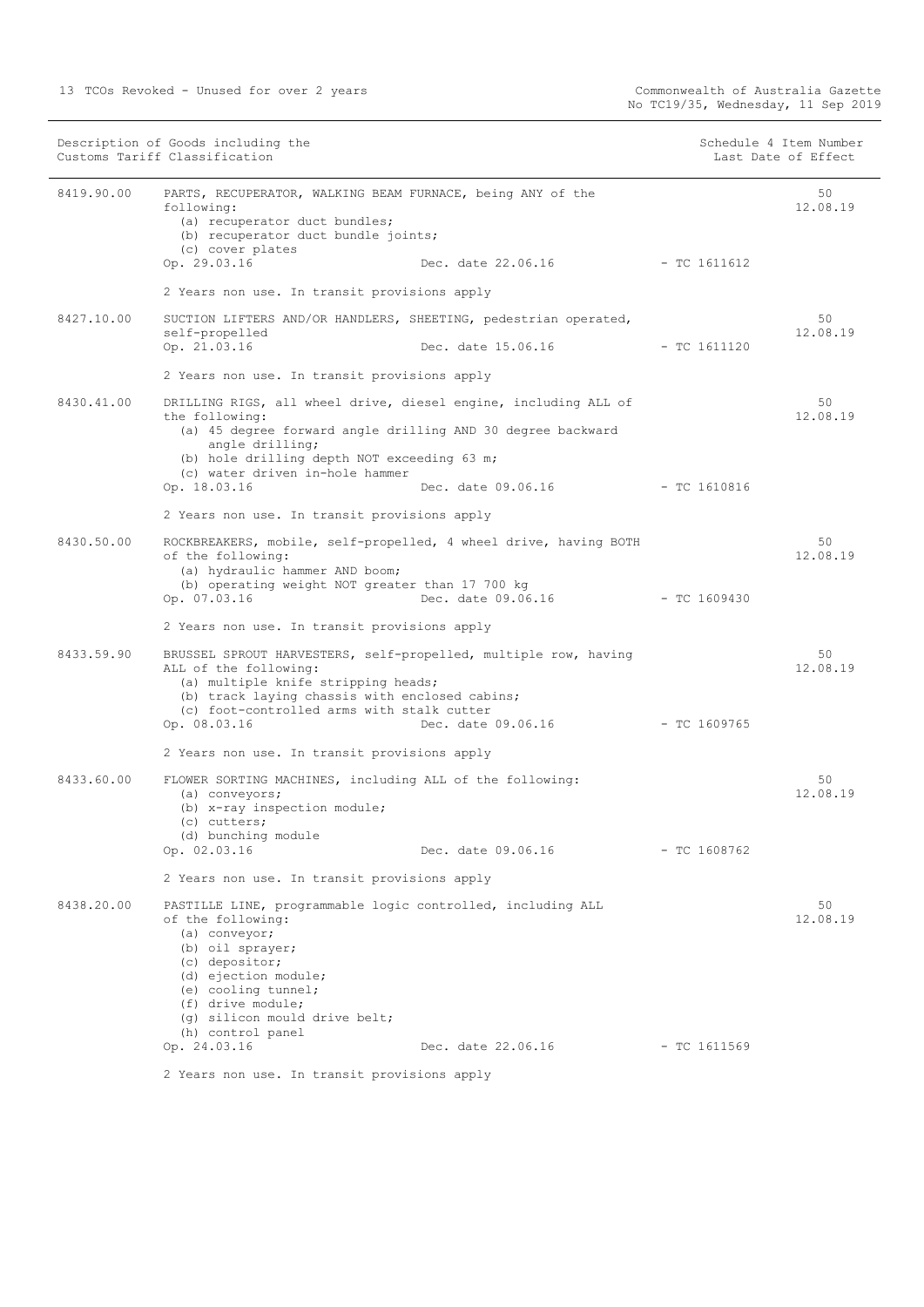| Description of Goods including the<br>Customs Tariff Classification |                                                                                                                                                                                                                                                                                                                                                                                                                                                                                                                        | Schedule 4 Item Number<br>Last Date of Effect |                |
|---------------------------------------------------------------------|------------------------------------------------------------------------------------------------------------------------------------------------------------------------------------------------------------------------------------------------------------------------------------------------------------------------------------------------------------------------------------------------------------------------------------------------------------------------------------------------------------------------|-----------------------------------------------|----------------|
| 8438.50.00                                                          | PIG SLAUGHTER LINE, programmable logic controlled, including ALL<br>of the following:<br>(a) CO2 stunner;<br>(b) runway;<br>(c) gates;<br>(d) pneumatic hoists;<br>(e) elevator;<br>$(f)$ shackles;<br>(q) belts;<br>(h) suspensions;<br>$(i)$ returns;<br>$(j)$ conveyors;<br>(k) work platforms;<br>(1) buffer rails;<br>(m) control panels<br>Op. 15.03.16<br>Dec. date 15.06.16<br>2 Years non use. In transit provisions apply                                                                                    | $-$ TC 1610323                                | 50<br>12.08.19 |
| 8477.30.00                                                          | STRETCH BLOW BOTTLE AND JAR MOULDING LINE, including ALL of the<br>following:<br>(a) stretch blow bottle AND jar moulding machine;<br>(b) moulds with cavities;<br>(c) dehumidifying dryer with a hopper AND loader;<br>(d) bottle AND/OR jar remover                                                                                                                                                                                                                                                                  |                                               | 50<br>12.08.19 |
|                                                                     | Dec. date 16.05.16<br>Op. 24.02.16<br>2 Years non use. In transit provisions apply                                                                                                                                                                                                                                                                                                                                                                                                                                     | $-$ TC 1608193                                |                |
| 8479.82.00                                                          | COMPOSTING MACHINES, including ALL of the following:<br>(a) mixing enclosure with rotating drums AND hydraulic drum<br>height adjustment;<br>(b) mixing axles;<br>(c) horizontal conveyors having a width NOT less than<br>1 900 mm;<br>(d) inclined conveyors with aluminium side boards                                                                                                                                                                                                                              |                                               | 50<br>12.08.19 |
|                                                                     | Op. 22.03.16<br>Dec. date 22.06.16<br>2 Years non use. In transit provisions apply                                                                                                                                                                                                                                                                                                                                                                                                                                     | - TC 1611193                                  |                |
| 8481.30.00                                                          | CHECK VALVES, conforming to ASME/ANSI B16.34:2013, including ALL<br>of the following:<br>(a) working pressure class 1 690;<br>(b) valve body AND bonnet consisting of EITHER the following:<br>(i) ASTM A182 forged grade F316 stainless steel;<br>(ii) ASTM A182 forged grade F22 alloy steel,<br>(c) valve size OR nominal diameter (DN) 15 OR 80<br>Op. 15.03.16<br>Dec. date 04.07.16                                                                                                                              | - TC 1610534                                  | 50<br>12.08.19 |
|                                                                     | 2 Years non use. In transit provisions apply                                                                                                                                                                                                                                                                                                                                                                                                                                                                           |                                               |                |
| 8537.10.90                                                          | SWITCH CONTROL AND MONITOR ASSEMBLIES, CONVEYOR, containerised,<br>including ALL of the following:<br>(a) supervisory control and data acquisition (SCADA)<br>system, including ALL of the following;<br>(i) input AND output cards;<br>(ii) interface modules;<br>(iii) ethernet switches;<br>(iv) touch screen based human machine interface,<br>(b) local start AND stop stations AND/OR junction boxes;<br>(c) modular motion control drives;<br>(d) switch boards;<br>(e) power supplies;<br>(f) container lights |                                               | 50<br>12.08.19 |
|                                                                     | Op. 22.03.16<br>Dec. date 27.06.16                                                                                                                                                                                                                                                                                                                                                                                                                                                                                     | $-$ TC 1611194                                |                |
|                                                                     | 2 Years non use. In transit provisions apply                                                                                                                                                                                                                                                                                                                                                                                                                                                                           |                                               |                |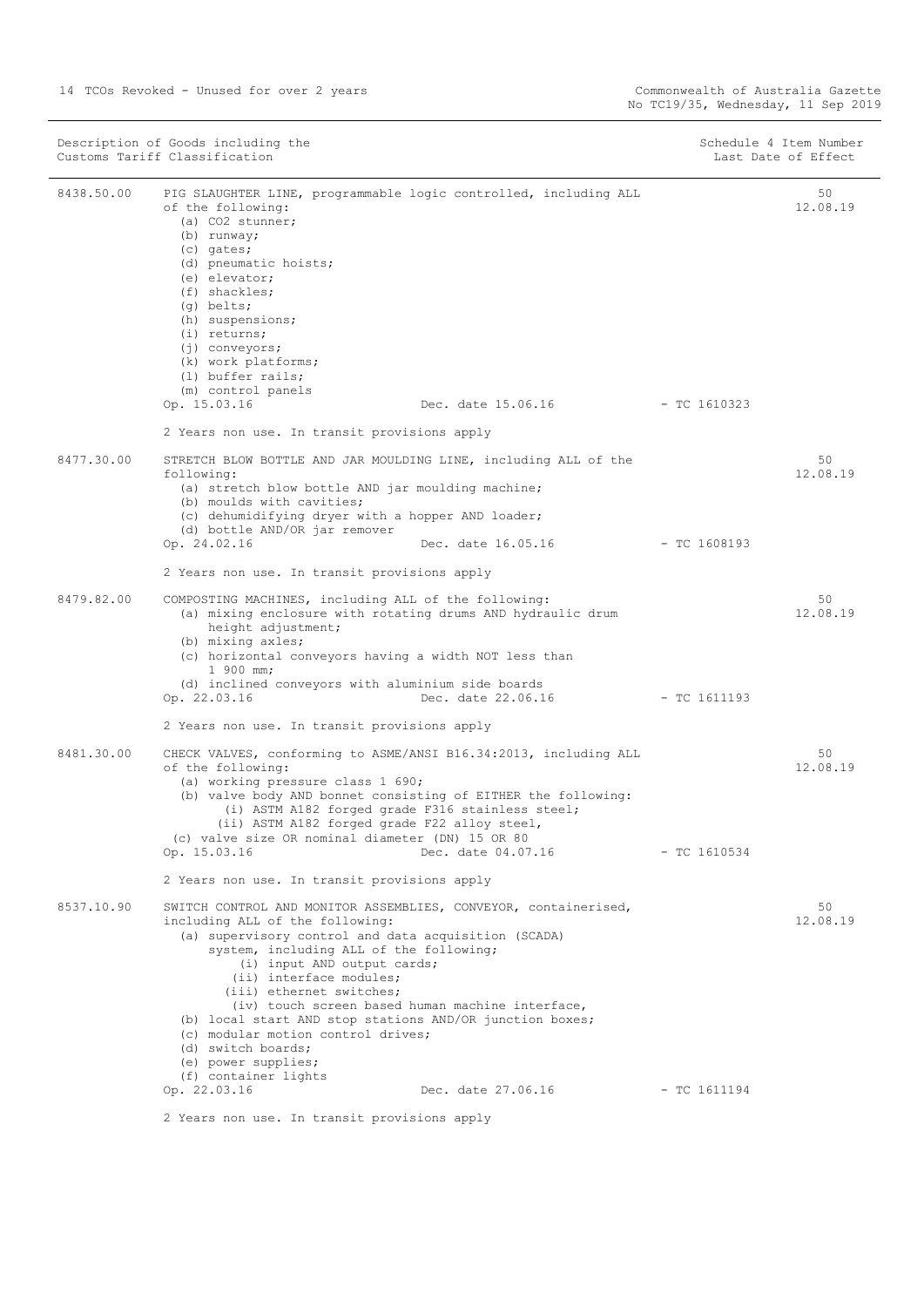#### CUSTOMS ACT 1901

#### CUSTOMS TARIFF ACT 1995

SCHEDULE 4

#### BY-LAW No. 1900564

<span id="page-14-0"></span>I, Alison Neil, delegate of the Comptroller-General of Customs, under subsection 33(3) of the Acts Interpretation Act 1901 and section 271 of the Customs Act 1901:

- (a) revoke the by-law cited as Customs By-Law No. 1300532; and
- (b) make the by-law set out in the Schedule to this instrument.

This instrument commences on 30 August 2019.

Dated this 29th day of August 2019.

[Signed] Alison Neil Delegate of the Comptroller-General of Customs

THE SCHEDULE

Item 14 Schedule 4

1. This by-law may be cited as Customs By-law No. 1900564.

- 2. For the purposes of item 14 of Schedule 4 to the Customs Tariff Act 1995, subject to paragraph 3, goods for use in an activity that is one of the Petroleum Activities within the meaning of the Timor Sea Maritime Boundaries Treaty and takes place in an area mentioned in item 14 are prescribed.
- 3. Paragraph 2 does not include goods that are for personal or domestic use, including food, beverages (including alcoholic beverages), tobacco, toiletries and clothing (other than protective safety clothing for use in a Petroleum Activity).